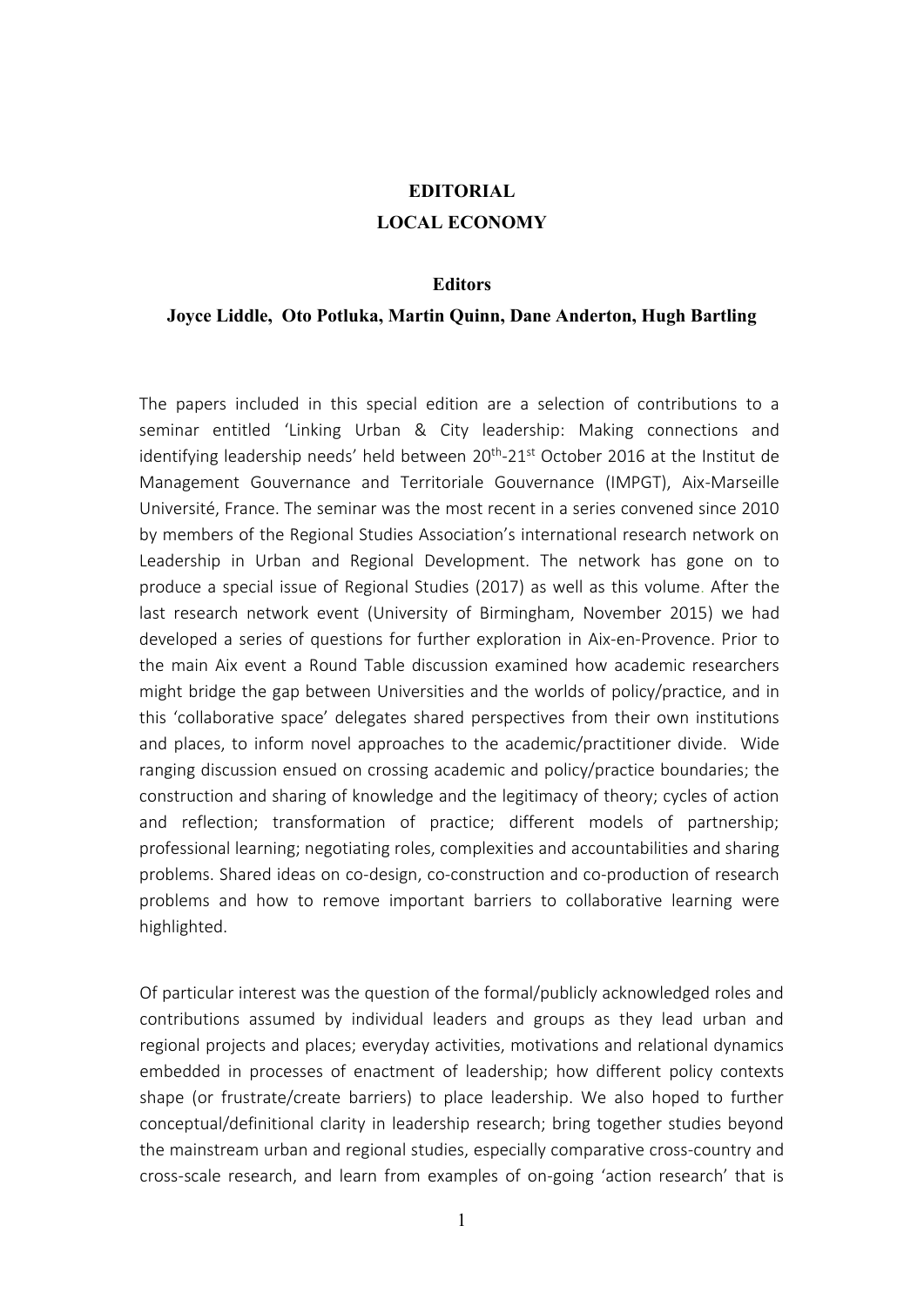stimulating novel relationships between academics/policy-makers and practitioners. It is Important to tap into a growing body of work across a wide spectrum of research activities and build on the strengths of existing descriptive and narrative accounts of place leadership.

The aim was to continue to share research undertaken by an international community of scholars and develop critical reflections and make sense of the ever changing and often contested roles of leadership in urban and regional places. It was hoped to appreciate some of the broader changes impacting on place leadership and identify gaps in knowledge and understanding.

Leadership research has been a topic of debate for centuries, though research on the topic of urban and regional leadership research is still in its infancy. There are thousands of definitions of the term leadership, yet still no agreement on what it is or how to research it. The concept encapsulates political, civic and bureaucratic/administrative, but also managerial, technocratic and professional leadership, so considerable challenges arise in exploring different conceptions and meanings in urban and regional studies. It is also difficult to assess relative strengths and weaknesses of different methodological approaches to the study of urban and regional leadership, because of the variety, differences in understanding and categorization in sub-national places. Moreover, it is important to understand what key research questions ought to be addressed, what key insights have been obtained so far with regard to these questions, which theories and methods have been employed to obtain them, and what research challenges lie ahead.

In addressing some of these key research questions, the first paper sets the scene for the contributions to follow, by emphasising global and international leadership contexts. David Marlow offers an illuminating practitioner viewpoint on how urban and local leaders navigate an impending international relations revolution. It is a very timely piece in the wake of President Donald Trump's election in the USA, the unpredictability of Kim Jong-Un's regime in North Korea, and the uncertainties post-Brexit, for the UK, European and other states beyond. In this period of intense international and global turmoil, the author adroitly urges local leaders to look outward for new opportunities and challenges, and to set in train essential measures for positioning cities and communities for long term success. Formulating and delivering an international strategy might not appear to be a top priority amidst immediate economic, societal, and financial pressures, but, Marlow argues, it must be at the forefront of leadership thinking.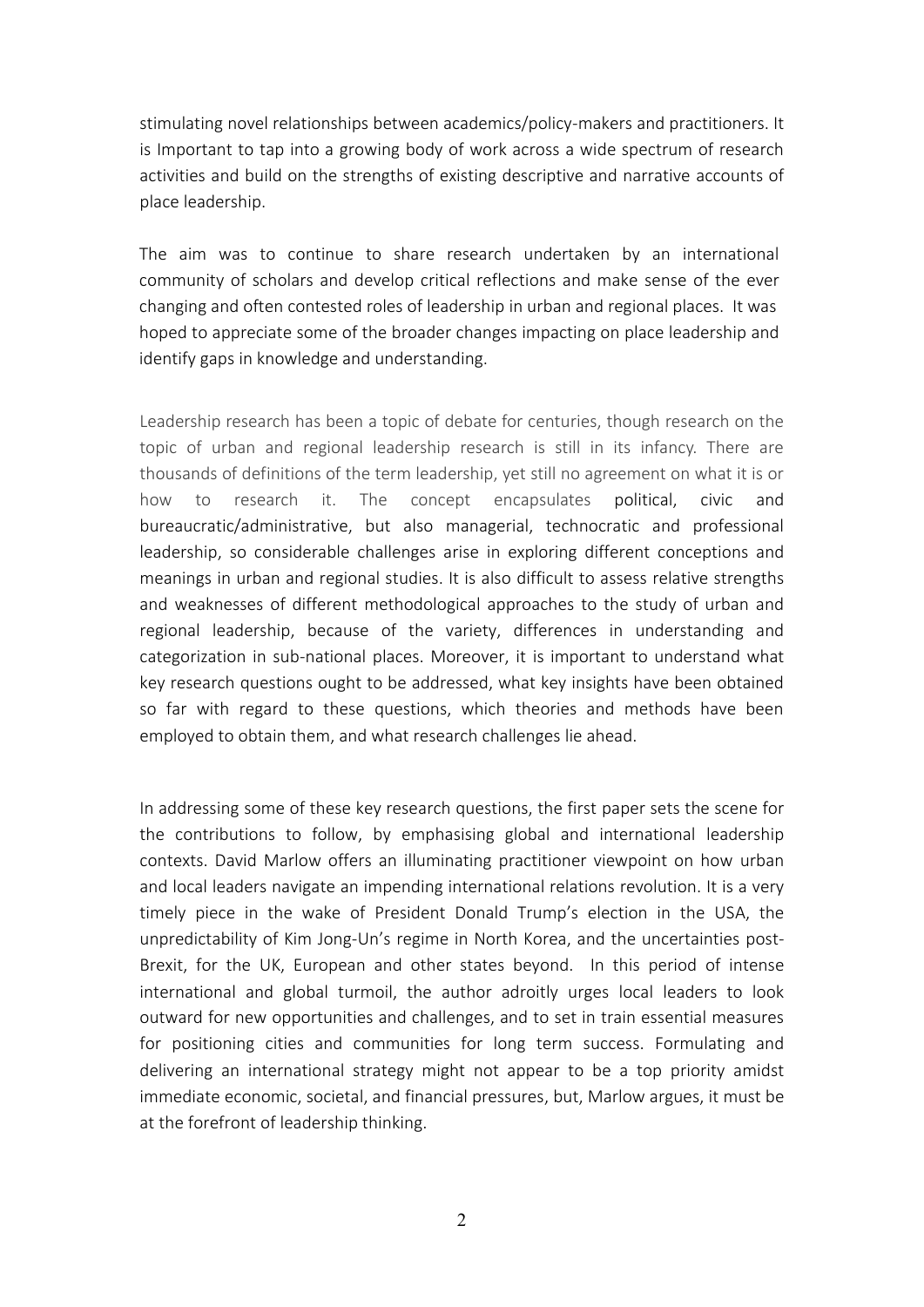This illuminating viewpoint is followed by a theoretical contribution by Martin Quinn of Leicester on place leadership and the social contract. Quinn examines the development of leadership capacity in the East Midlands in England through the lens of Social Contract Theory. Linking to Sotarauta et al's (2013) earlier call for sustainable regional development through place leadership Quinn argues that a contract with the population and business community will only be formed once local leaders are given political mandates through the local government system and are tasked with leading coherent economic regions.

Then we turn our attention towards leadership in central Europe. Oto Potluka, Judit Kalman, Ida Musiałkowska, and Piotr Idczak (University of Basel, Switzerland; Hungarian Academy of Science; and Poznań University of Economics and Business) introduce a contribution relating to non-profit leadership in local development in large cities. The high, but not fully utilized potential for co-creation is evident in posttransition societies in Central and Eastern Europe as around one third of local politicians play an active role in non-profit organisations. This engagement of local politicians in civil society sector helps to increase low social trust in these countries.

A comparative research project by Leslie Budd, Alessandro Sancino, Michela Pagani (Open University, UK), Ómar Kristmundsson (Reykjavik, Iceland), Borut Roncevic (Slovenia), and Michael Steiner (Graz, Austria) investigates city leadership patterns in sport across five European Cities. Place leadership patterns with different administrative and socio-cultural traditions allowed greater understanding of the role that context plays in shaping city leadership patterns in the policy domain of sport. Using an exploratory approach to analyse the city as a complex adaptive system, the paper investigates the main actors, structures, processes and followership patterns across different forms of city leadership (political, managerial, business and civic). The findings show that although context may or may not influence city leadership patterns it remains an essential parameter in comparative analysis. Moreover, place leadership in the policy domain of sport appears generalizable and can reinforce the transformative nature of place leadership in developing and sustaining socioeconomic resilience.

Hugh Bartling (Chicago, USA) then uses climate change to assess policy leadership in the suburbs of the USA. The article assesses local climate policy in the United States through the lens of governance challenges and leadership practices. At the national level, the United States lacks a cohesive climate policy. While other countries have been developing national climate mitigation strategies, differences in partisan understanding of the issue has inhibited effective national policy making.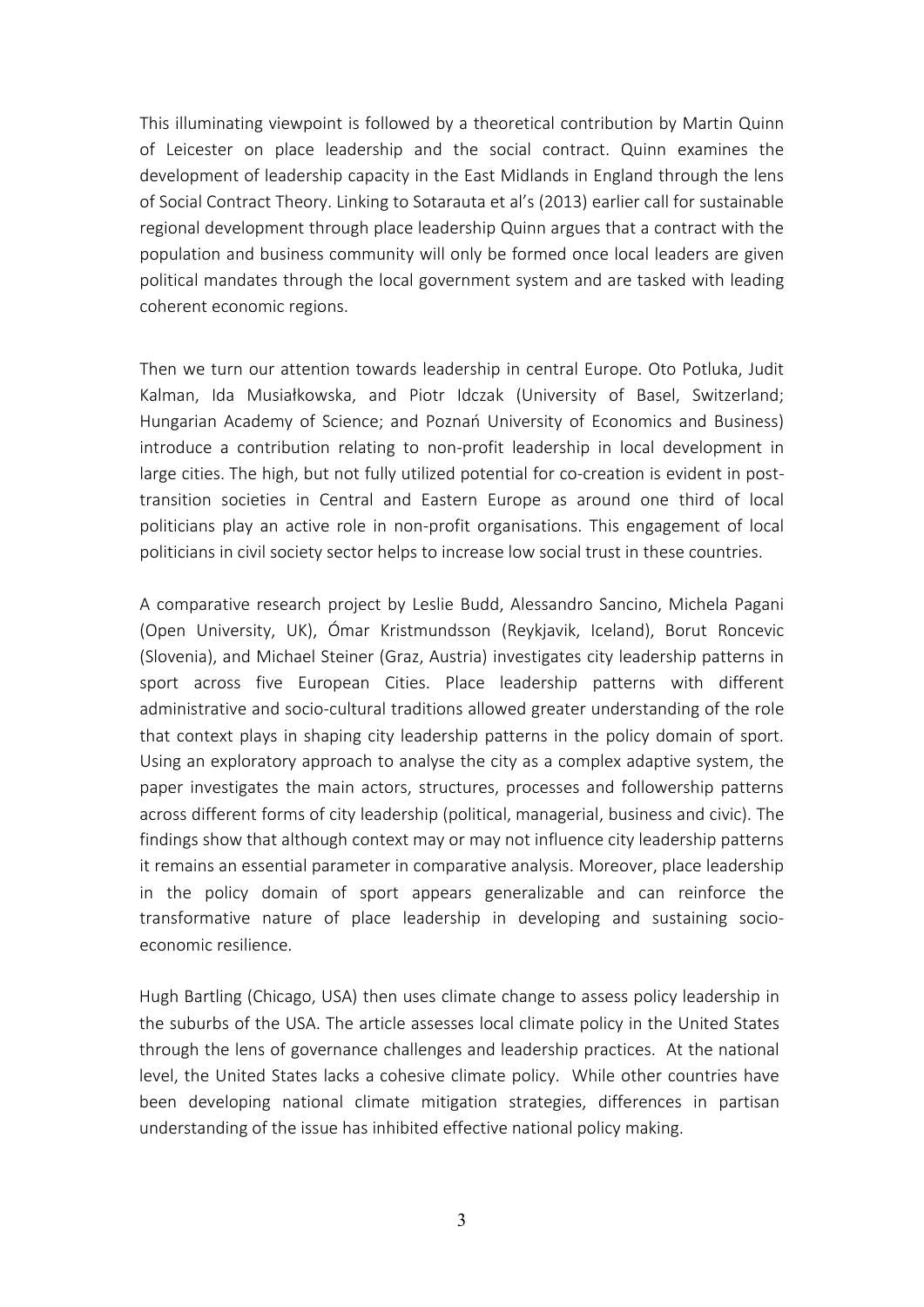Given the uncertain nature of national climate policy in the United States, climate policy leadership has been most pronounced at the sub-national level. A handful of state governments have established cap-and-trade mitigation schemes and passed legislation to help municipalities develop climate plans and adaptation strategies. Many municipalities have taken advantage of these initiatives as well as developing their own climate plans without being contingent on the support of state or federal governments. This article explores some of the experiences of local climate planning in the United States and attempt to develop a framework for evaluating local leadership for local climate policy.

The final two papers are focused on the UK, but findings have wider implications for leadership of place. Dane Anderton 's paper examines the effects of changing placebased leadership when developing knowledge intensive industries in a peripheral city region. He examines the video games and life sciences industries in Liverpool City Region; both are key to the city regions knowledge economy strategy. Few studies have examined why different types of regions experience diverse path-dependent development (Isaksen, 2015), but in tracing the two high technology sectors back to their conception it became apparent that the most significant developments were between 2005 and 2015. During this period, the city region saw increased public intervention and underwent institutional change. Public and institutional leadership in the city region prior to 2010 managed to reinvigorate the industrial base and increase R&D capacity in the high technology sectors and develop institutional assets to sustain growth in the region. The change in leadership post 2010 highlighted the life science industries dependence on public leadership and support, compared with the video games industry. Anderton argues that If these sectors are to be resilient, policy makers need to improve the transition between leaders in regional development so that best practices and soft infrastructures are inherited, maintained or improved. Additionally, long-term engagement is required in developing high technology sectors such as life sciences in peripheral city regions, where pathways to market carry uncertainty and demand for a highly qualified labour market is increased.

Will Rossiter and David Smith (Nottingham Trent, UK) examined urban leadership in the Post Industrial City of Nottingham, UK. The paper develops a conceptual framework that draws on three discrete bodies of research: institutional perspectives on economic development, place leadership and public entrepreneurship. The framework is used to re-interpret the recent economic development of Nottingham (a second-tier regional city in the UK) with a particular focus on attempts to respond to the challenges of economic restructuring and de-industrialisation over the long term. Examples of public entrepreneurship are seen as forms of recursive agency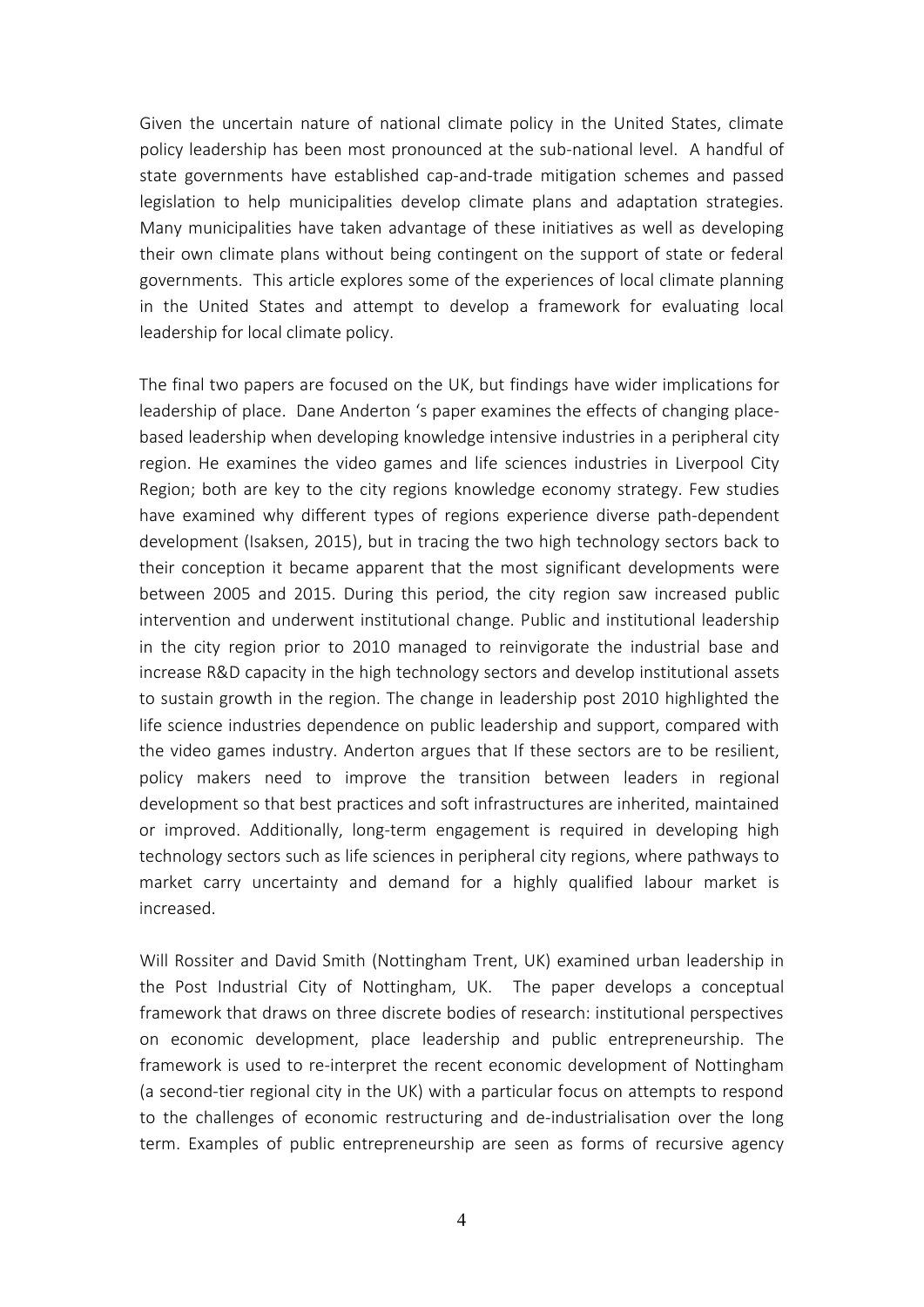through which institutions are established and reconstituted in ways that may facilitate adaptation and path creation in local economic development.

Building on the work of Sotarauta et al (2017) and colleagues in the Regional Studies special issue all seven contributions offer research and deeper understandings of aspects of variety in urban and regional leadership, in particular the experiences of connections between multi-sectoral actors across multi-level jurisdictions and varied legal systems. All illustrate how individual and institutional actors (formally and informally) mobilise resources, broker new power relationships, advocate new ways of working, and lead urban and regional change within periods of austerity. The limits and possibilities of place leadership are well rehearsed and generally well understood, but the papers show that there is a gap in developing data bases of comparative place leadership and a need to co-ordinate findings cross-nationally.

There are obvious transferable lessons to be learned from qualitative research methods deployed in academic disciplines beyond economic geography as leadership scholars are integrating understanding of varieties of leadership experience by drawing upon political economy, psychology, sociology, social anthropology, linguistics, and education studies. The adoption of a multi-disciplinary approach – of course with care taken to avoid theoretical and methodological confusion and inconsistency - could aid a much more extensive exploration of leadership dynamics in cities and regions over the coming years.

In terms of bringing in approaches to leadership enquiry from disciplines beyond the traditions of urban and regional studies, it is important to capture the 'doing' of leading *in situ,* and in varied places. This would help to reveal the fine detail of how leadership is enacted at the micro-level and across the ordinary and mundane everyday activities that take place in and around leaders and leading. It would also service to address the leadership development needs of those 'doing' leadership in specific places.

Adopting ethnographic and action research methods that allowed for long term longitudinal data to be gathered, could provide rich qualitative accounts of the experience of those 'doing the leading' and of those 'being led' that might help to capture less-well understood features of urban and regional development such as hidden/covert leadership and the place of 'the other' in the enactment of counterreaction leadership, as well as the significance of emotionality and identity in subnational decision-making.

The question of hidden leadership addresses, not only to the things that senior leaders do publicly in urban/regional development, but also reflects how leaders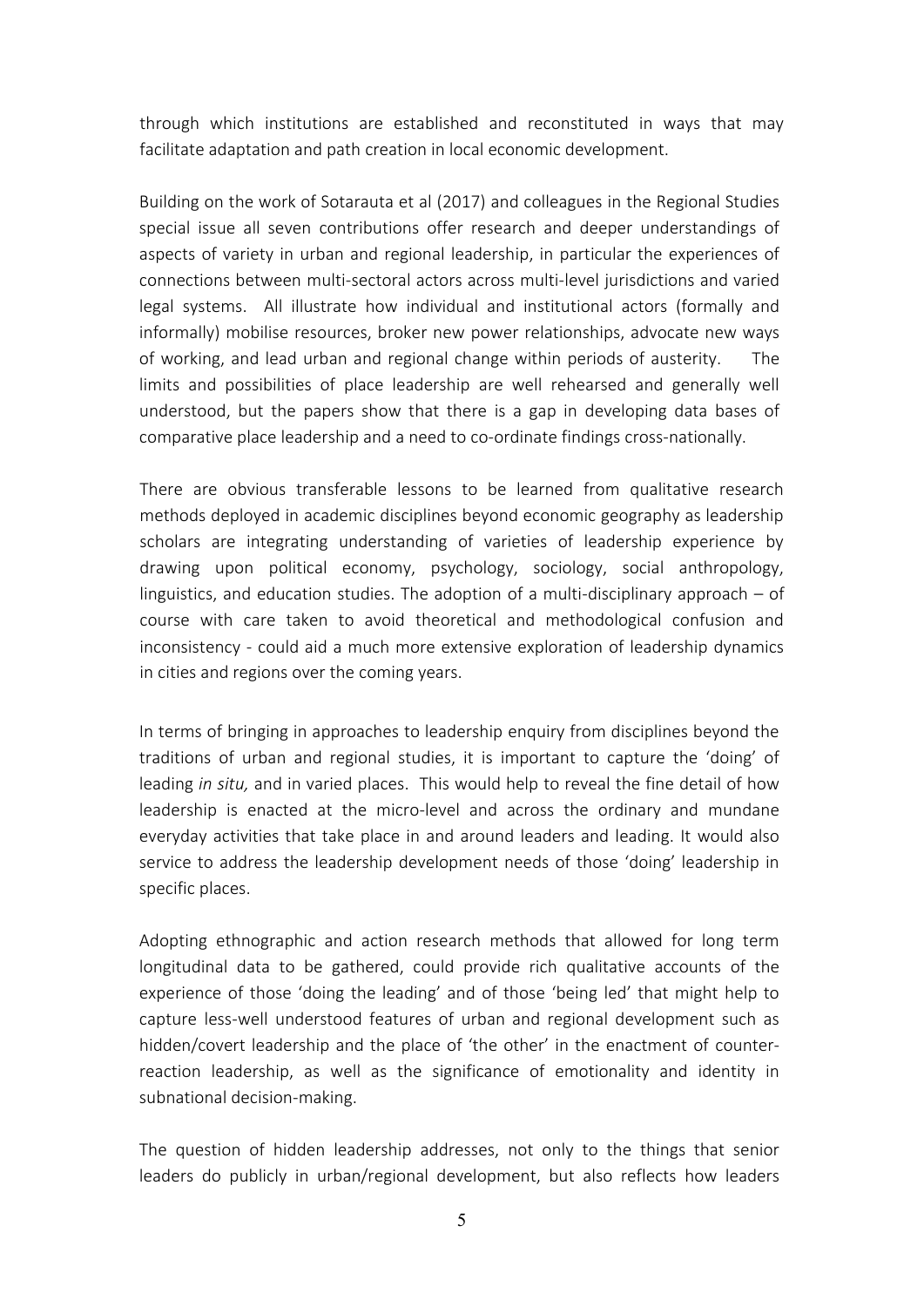influence others beyond formal organisational boundaries and geographic spaces. Influencing the framing of policy and institutional design as well as setting policy parameters and 'rules of engagement' can significantly alter strategic direction and aid or frustrate strategic change. In periods of political and economic transition, where there is heightened intra- and inter-place competition for resources, or where there is economic uncertainty or social instability within and across places, hidden forms of leadership can have powerful effects on development trajectories.

The learning emerging from action research could contribute to improvements in leadership policy and practice, and inform the development of curricula and pedagogies relevant to future generations of urban and regional development leaders. Our international network should place a key role in gathering data bases of cross-national leadership in different cultures and coordination of findings and identifying the roles of individual leadership & institutional entrepreneurs/navigators who creating new rules of the game and redesign systems for achieving this. This will enable the network to better Inform policy and practice-further developing the research network's engagement with policymakers and practitioners, in an action research for leadership enquiry or engaging with practitioners in the coproduction of knowledge.

All contributions have offered a fresh focus on uncovering the relationships between three core aspects of the sub-national leadership experience – namely; i) the question of the roles and contributions (formal/publicly expressed and also sometimes hidden) of individual leaders and groups of individuals attempting to lead urban and regional projects as well as places (in order to better understand the motivations of those who seek to lead as well as the relational dynamics across and between leadership teams and how these are mediated and reconciled); ii) the everyday activities of leading (what are leaders actually doing?) and leadership processes (how is this 'leading' being enacted, by whom and with whom?); how do multi-sectoral actors connect with other actors and on what basis? and iii), the relevance and impact of different local and national contexts both in terms of how economic, social, environmental and policy context shapes (or does not) leadership approaches and how different leadership approaches might influence place-based development outcomes differently (if they do at all).

We currently lack a clear appreciation of the cultural dimension and how place leadership in varied settings engages multiple types of actors and institutions. Significant questions remain on 'What links leadership together across multiple sectors governance levels?' and 'Who are the entrepreneurial leaders who navigate and lead innovative, divergent paths to change, by redesigning novel solutions within fluid spaces for action?'. Moreover, 'How do they capture the imagination, take risks